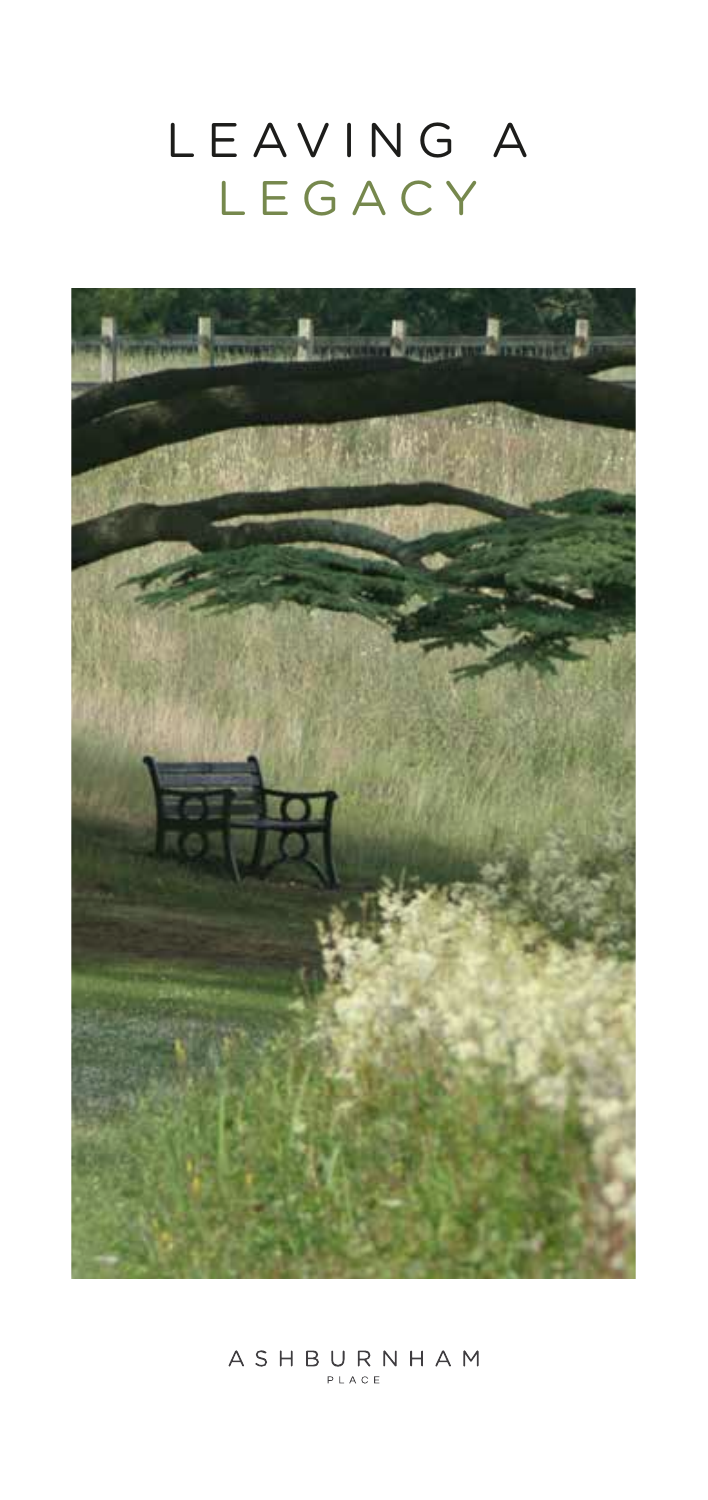### A GIFT OF A LIFETIME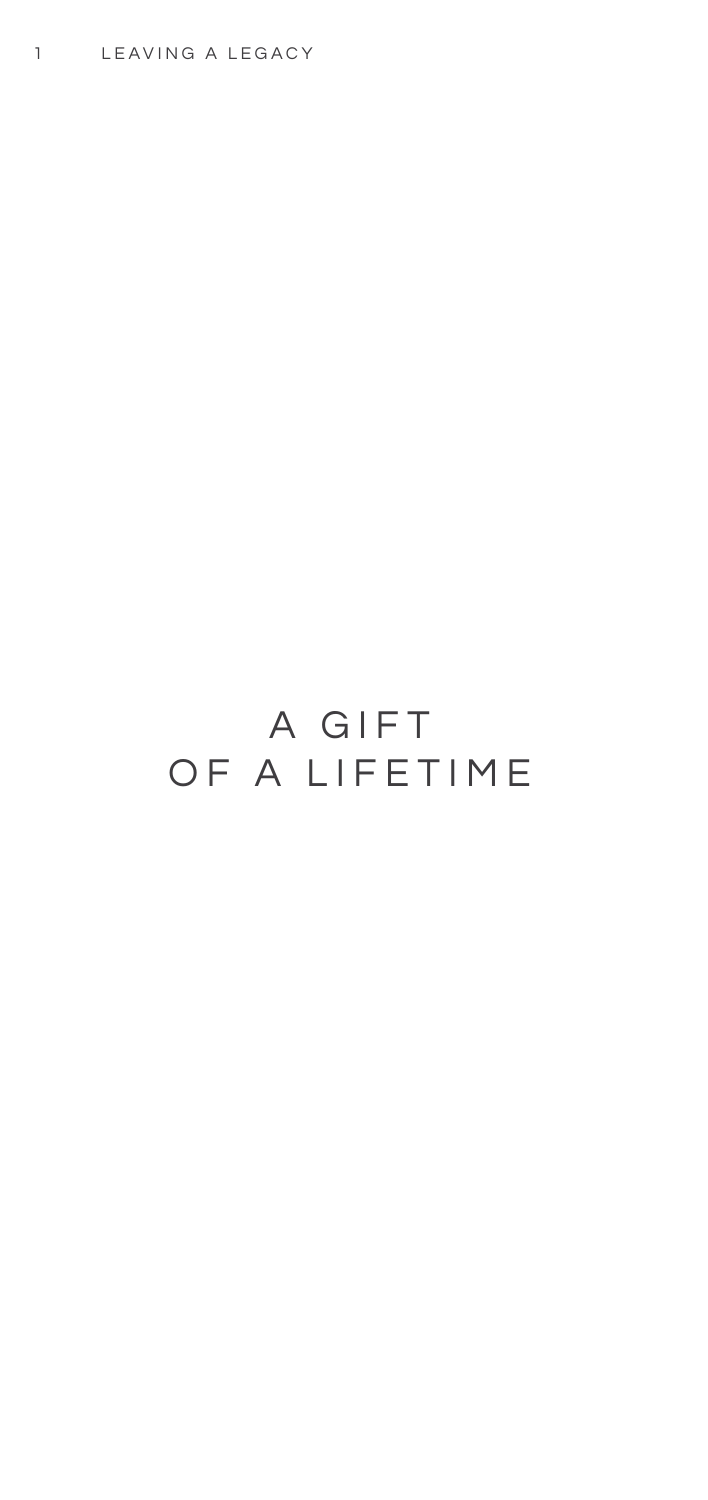For many of you, as Friends of Ashburnham Place, regular and sacrificial giving to the work of Ashburnham Christian Trust (ACT) has been a long-standing and faithful part of your love and support of the Trust's vision to extend the Kingdom of God. By leaving a legacy you will be able to support ACT and its vision long after you have gone to be with the Lord.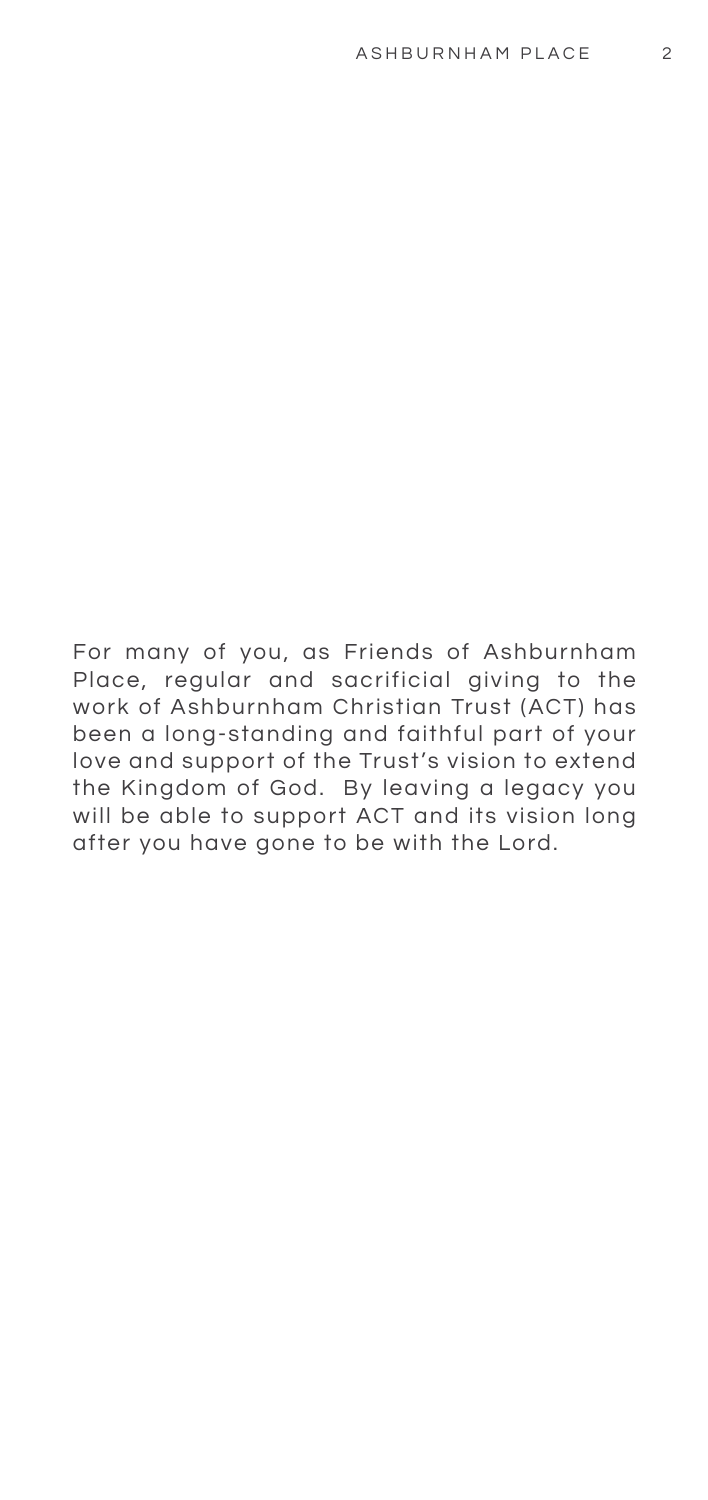### A MESSAGE FROM PAUL AND ANDY

our General Directors

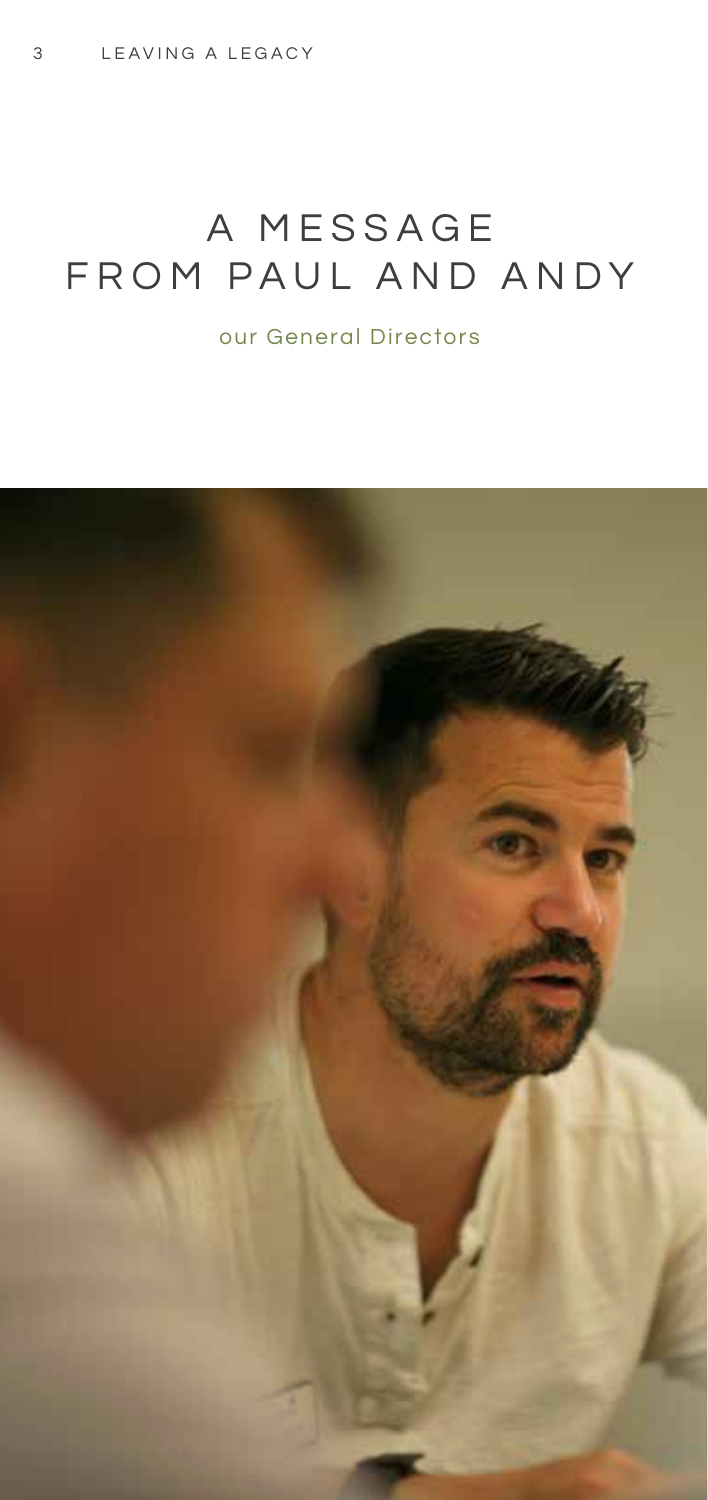

Since the very start Ashburnham Place has been dependent on legacies; indeed its very existence was the result legacy giving. Over recent years we are delighted, with your help, to have got to a more sustainable financial footing which enables us to maintain our week–by-week service to guests.

 We thank God for this, but we are also constantly aware of the major works and projects that we would love to be able to do in order to increase the gift of Ashburnham Place. Typically these are exciting, impacting projects but they are beyond our current financial capacity to achieve. This is where your legacy giving can make such a huge difference. We firmly believe there is still much more that God wants to use Ashburnham Place for and that it is to be a gift for many generations to come, we are working to this end and humbly ask you to consider sowing into this long-term future by leaving a legacy.

 To make this as easy as possible we outline over the next pages the basic legal steps of leaving a legacy over the next pages. We have included a simple form at the back for you to fill in so that we can keep in touch with you.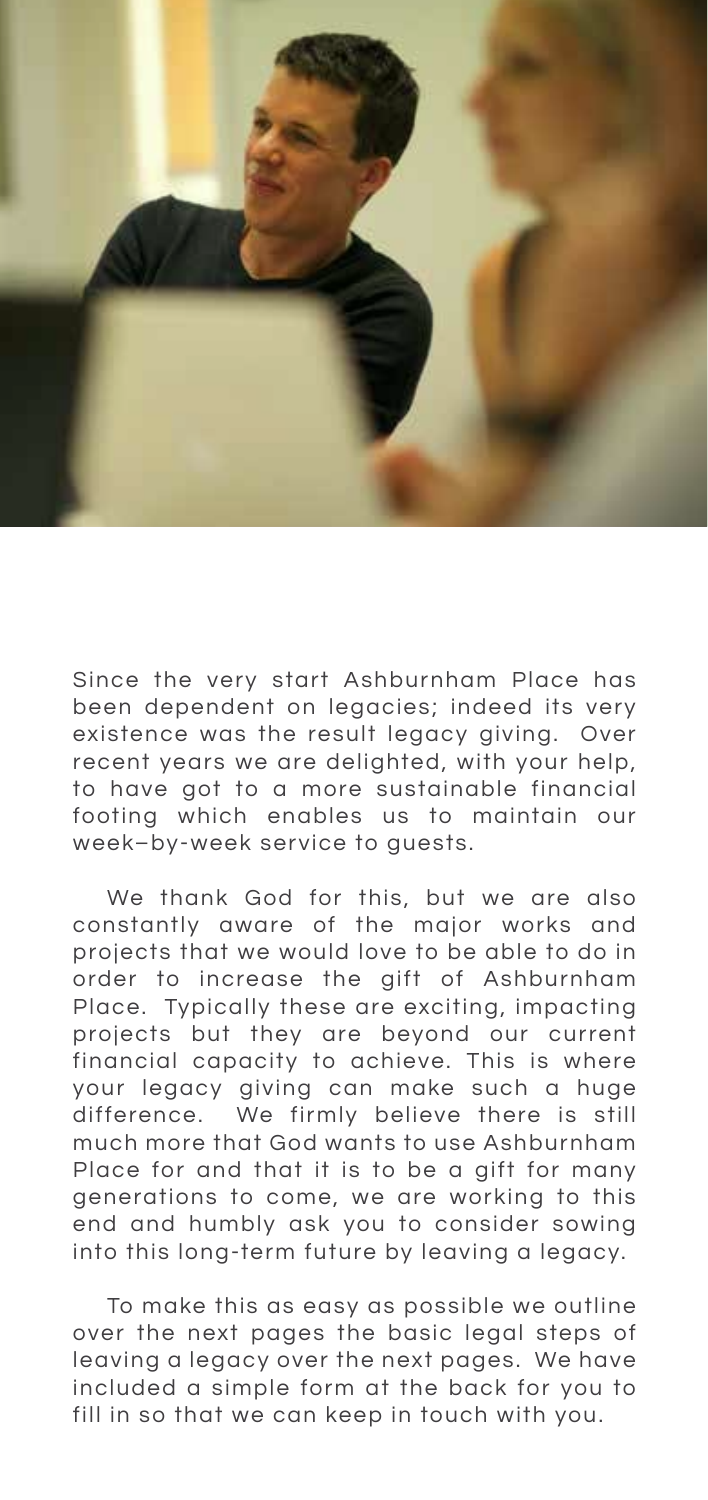#### HOW WE HAVE USED LEGACIES AND MAJOR GIFTS IN THE PAST

Library – we transformed the beautiful but rather tired and under-used Library into a stunning space designed for study and learning. It is now used by local believers who need a quiet place to study theology or to reflect in peace.

 New Online Booking System – As a result of a significant gift we have been able to launch an online booking system on our website that enables guests to book a retreat at Ashburnham Place at any time of day or night.

 Survival – in the past 15 years legacies have ensured the survival of the trust in exceptionally difficult financials circumstances.

 Without such gifts it is hard to see how we'd still be serving as ACT today.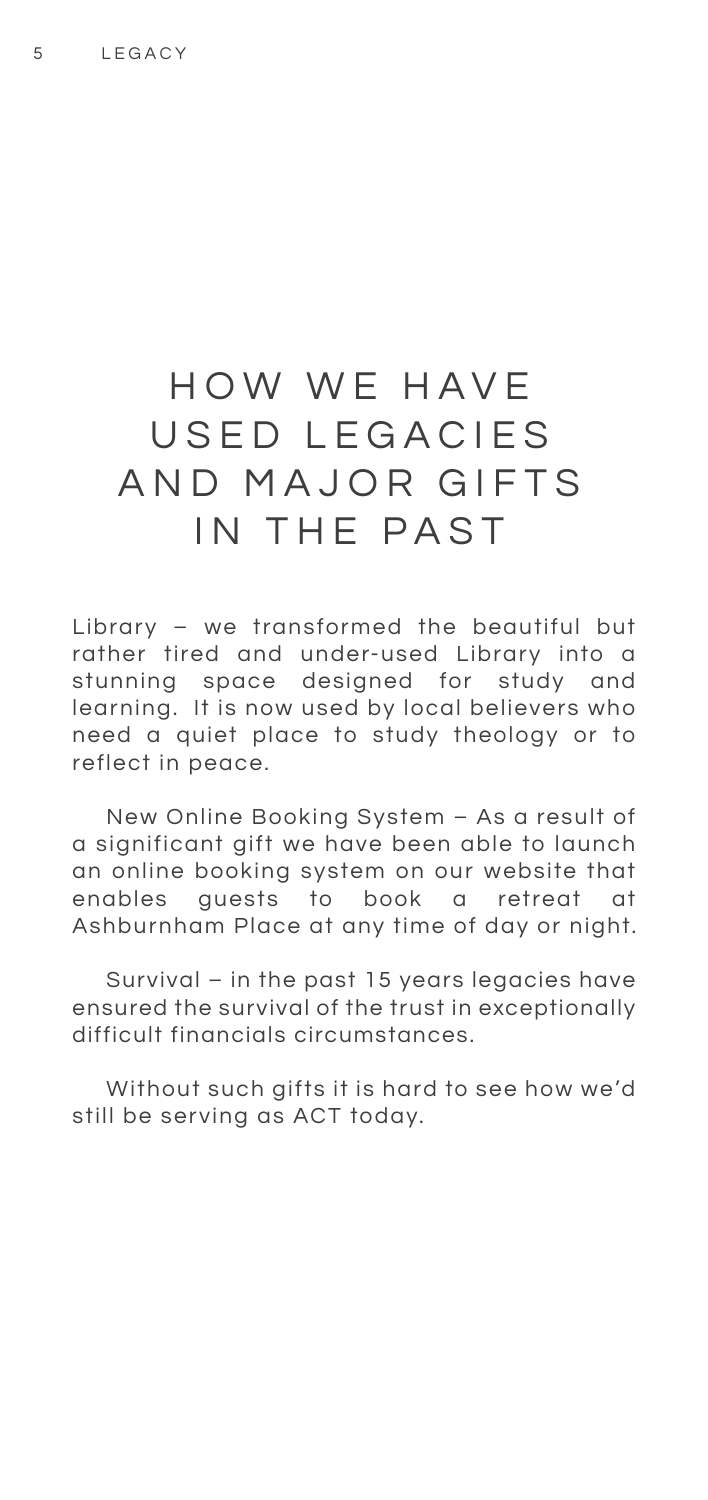ASHBURNHAM THEOLOGICAL LIBRARY, refurbished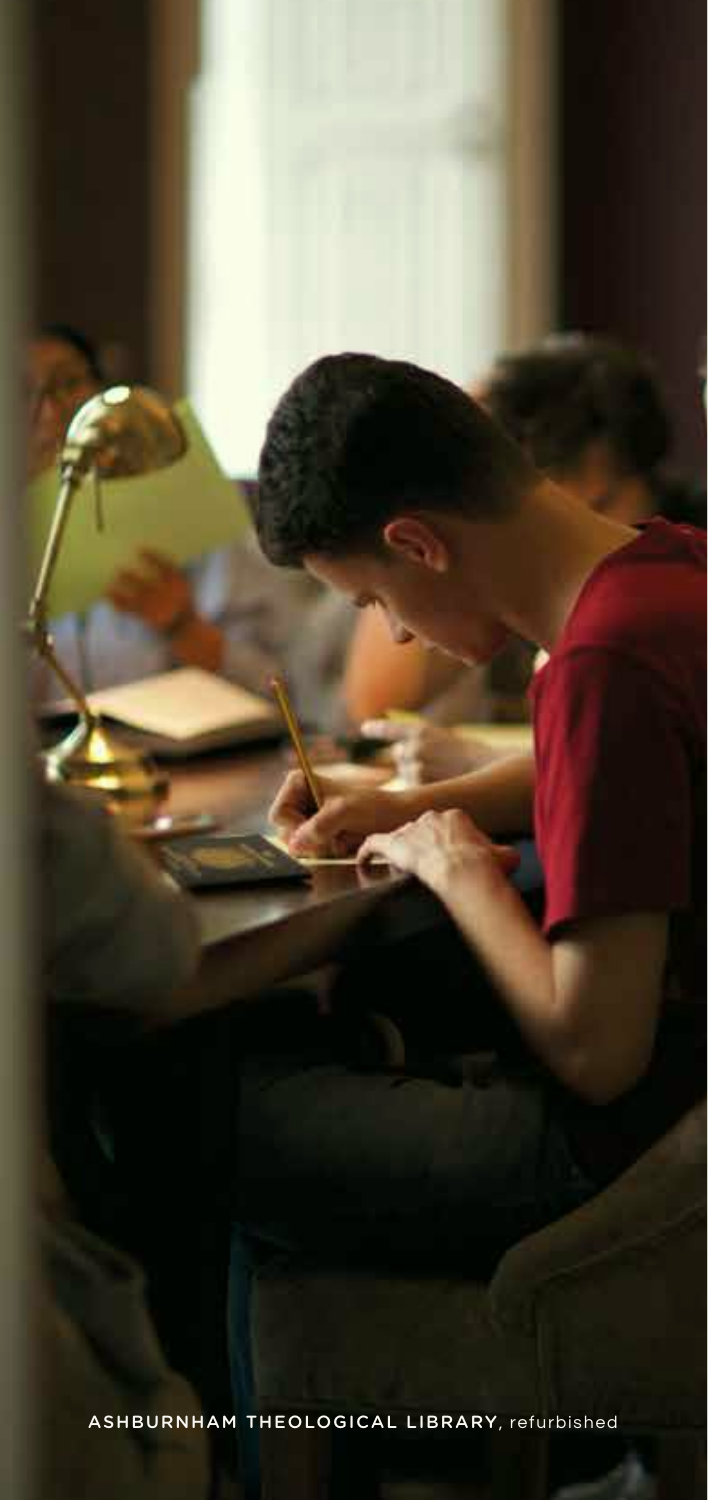HOW WE PLAN TO USE LEGACY GIFTS IN THE FUTURE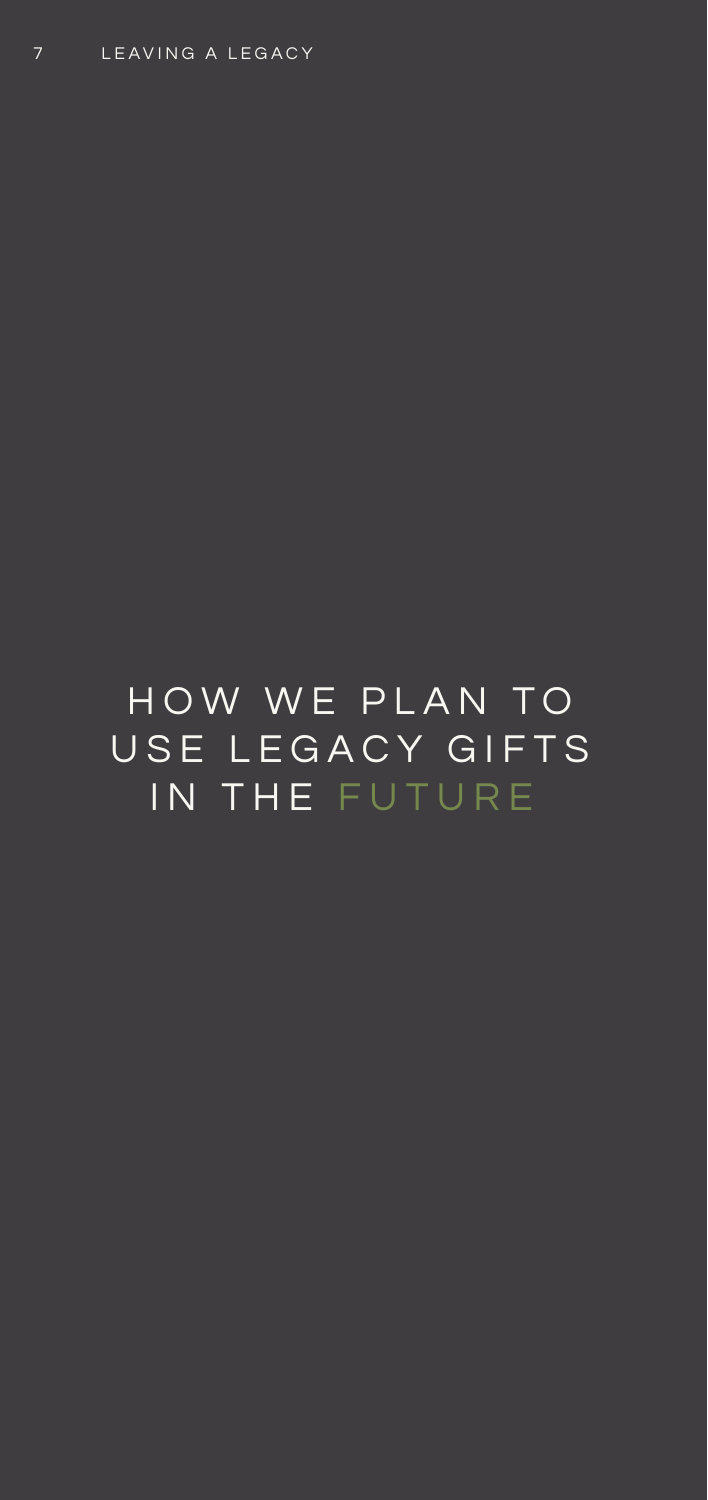Now that we are on surer financial footing we have some specific projects that we believe could be made possible by legacy giving:

ORANGERY KITCHEN EXTENSION – This would enable us to meet the growing demand for this special facility for local people and guests.

BOATHOUSE RESTORATION – We would love to restore this now unusable building into a unique prayer space overlooking the lake.

THEOLOGICAL STUDY BURSARIES – We want to enable deep and impacting theological study here at Ashburnham Place particularly for those who may not otherwise be able to afford to do so.

TENT HILL – This would be a significant project involving the complete redesign and build of a beautiful, accessible and fit for purpose meeting and accommodation space.

CARE AND RECOVERY – With significant legacy funding we could create a purpose built learning area for those recovering from crisis and increase the capacity of this project for those most in need.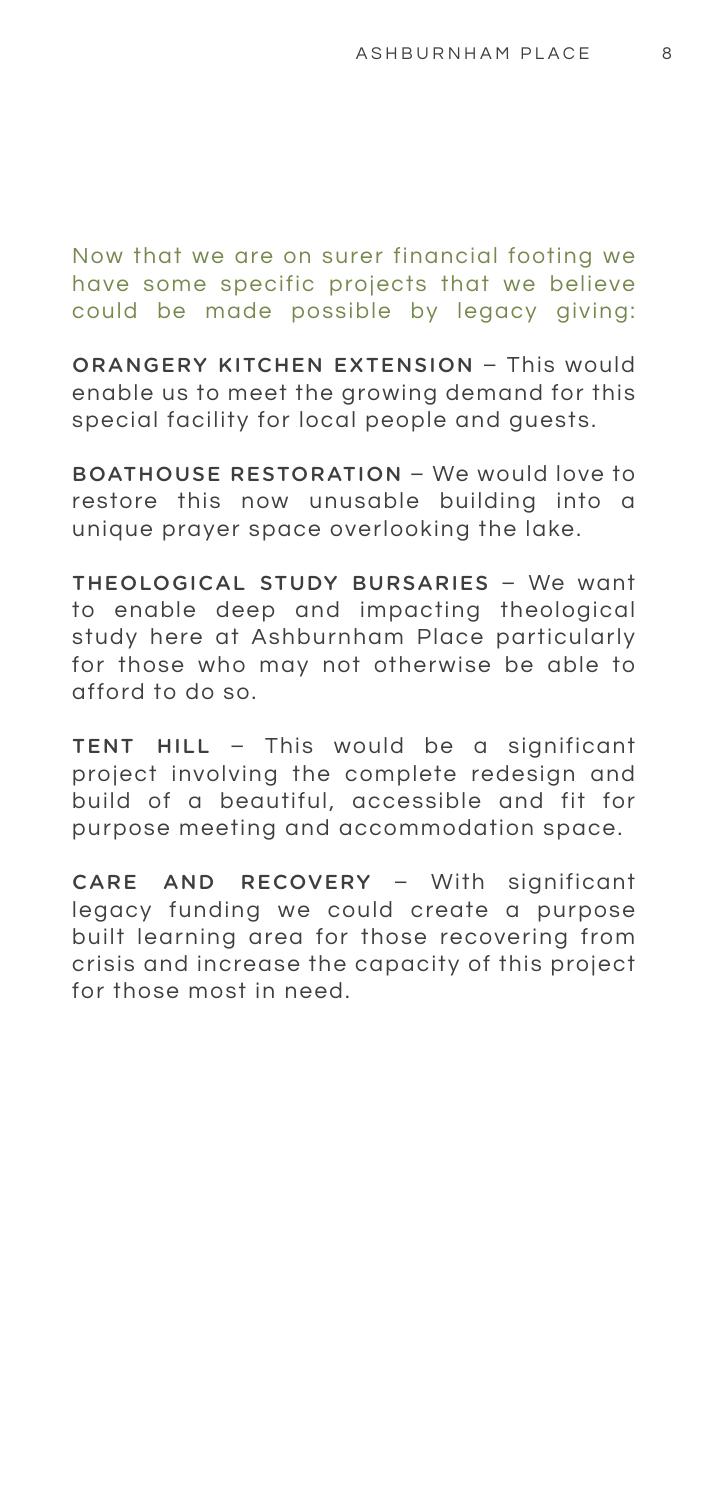Wills are legal documents and as small errors can cause big problems it is preferable to have someone legally qualified to draft it for you. If you do not have a lawyer, ask someone you trust for advice or look on review sites on the internet. There are some low cost options if you think that you only have limited assets to distribute.

 Options can be found on the internet or through companies such as Saga, Which?, and charities such as AgeUK. Also, you can make a will online but this option may not provide any tangible professional advice to help you with all the legal details.

 Lastly, if you feel very brave you can write a will yourself using a template. Such templates are available from stationers or once again the internet. It is perfectly legal to write your own will but few of us have the skills needed to do this properly. So think carefully before taking this option.

 For the sake of a relatively small saving there is a far greater risk that mistakes could be made, which could mean that your will is invalid!

 If you already have a will in place, congratulations as this is the most important thing. Should you want to make changes to your existing will it is not difficult. There may be a number of times during your life when your circumstances change and as a result you may wish to change your will. Unfortunately, you cannot simply write changes onto an existing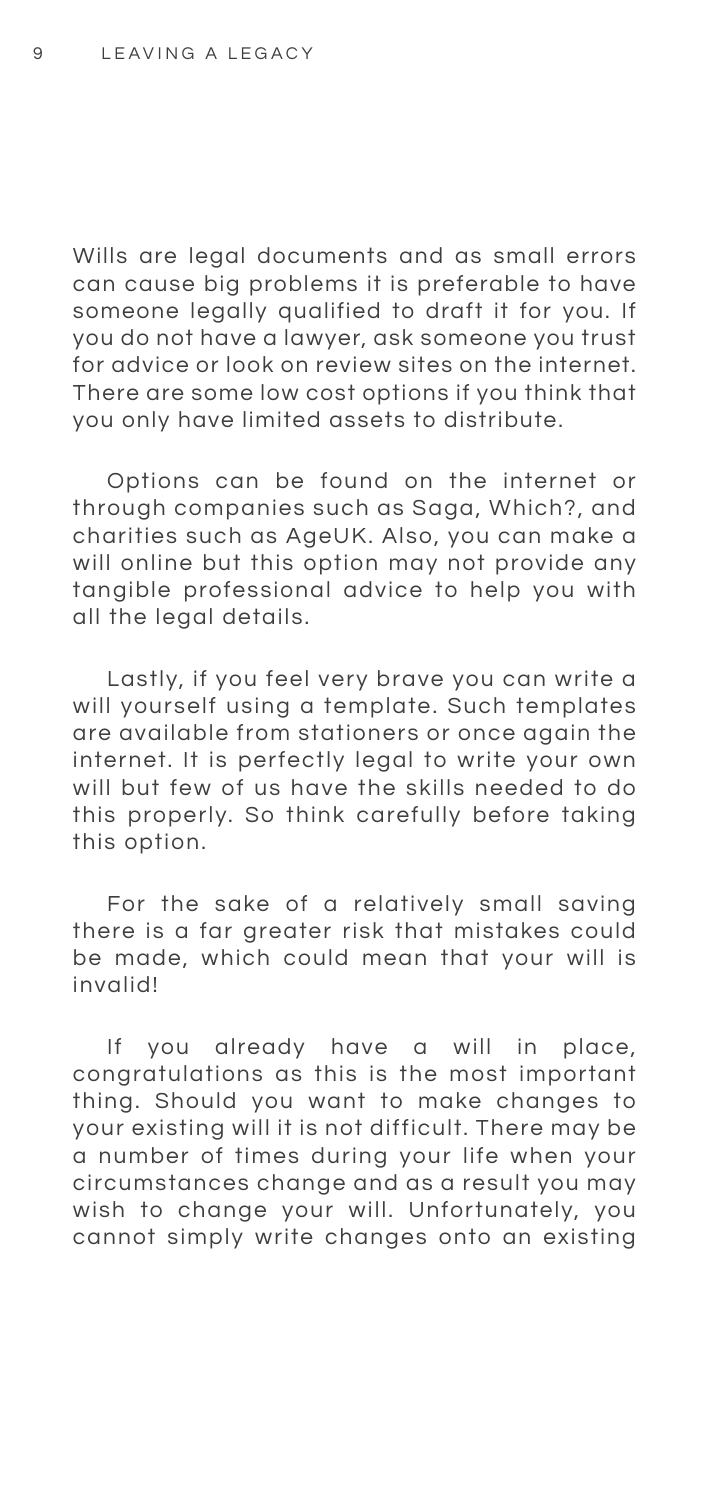# HOW CAN I MAKE A WILL?

However, a will can be changed or additions made to it by: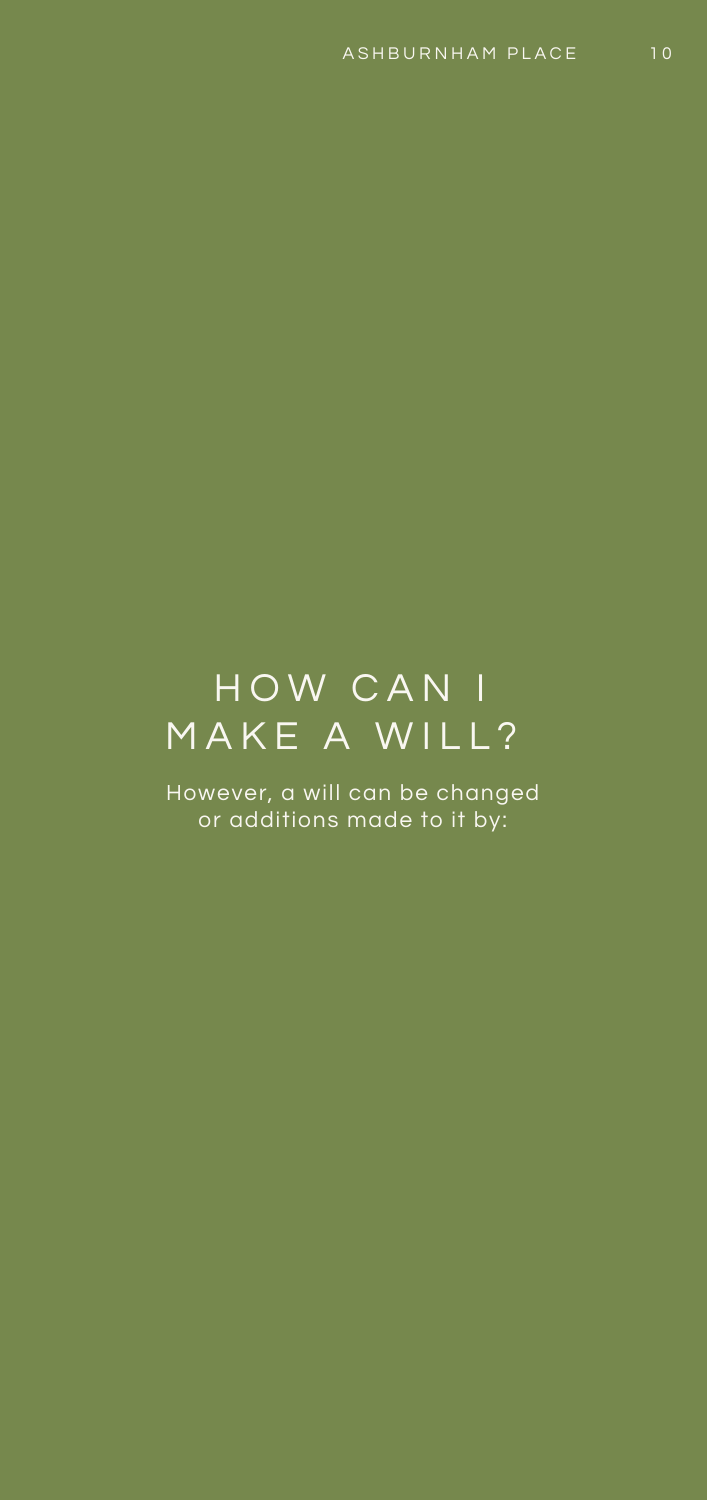1. MAKING A CODICIL – This is a legal document giving details of the changes you wish to make which is then signed, dated, witnessed and attached to your existing will.

#### 2. MAKING AN ENTIRELY NEW WILL –

As a rule, it is probably simpler and more straightforward to use the codicil for relatively small changes or additions to your existing will. Writing a new will is more suitable if the changes are more substantial or significant. Generally, it is best to seek legal advice as to which option is more appropriate for your particular circumstance.

 If your will is more than 5 years old, it is probably a good idea to review it to see if it still fulfils your wishes and takes into consideration any changes in your circumstances.

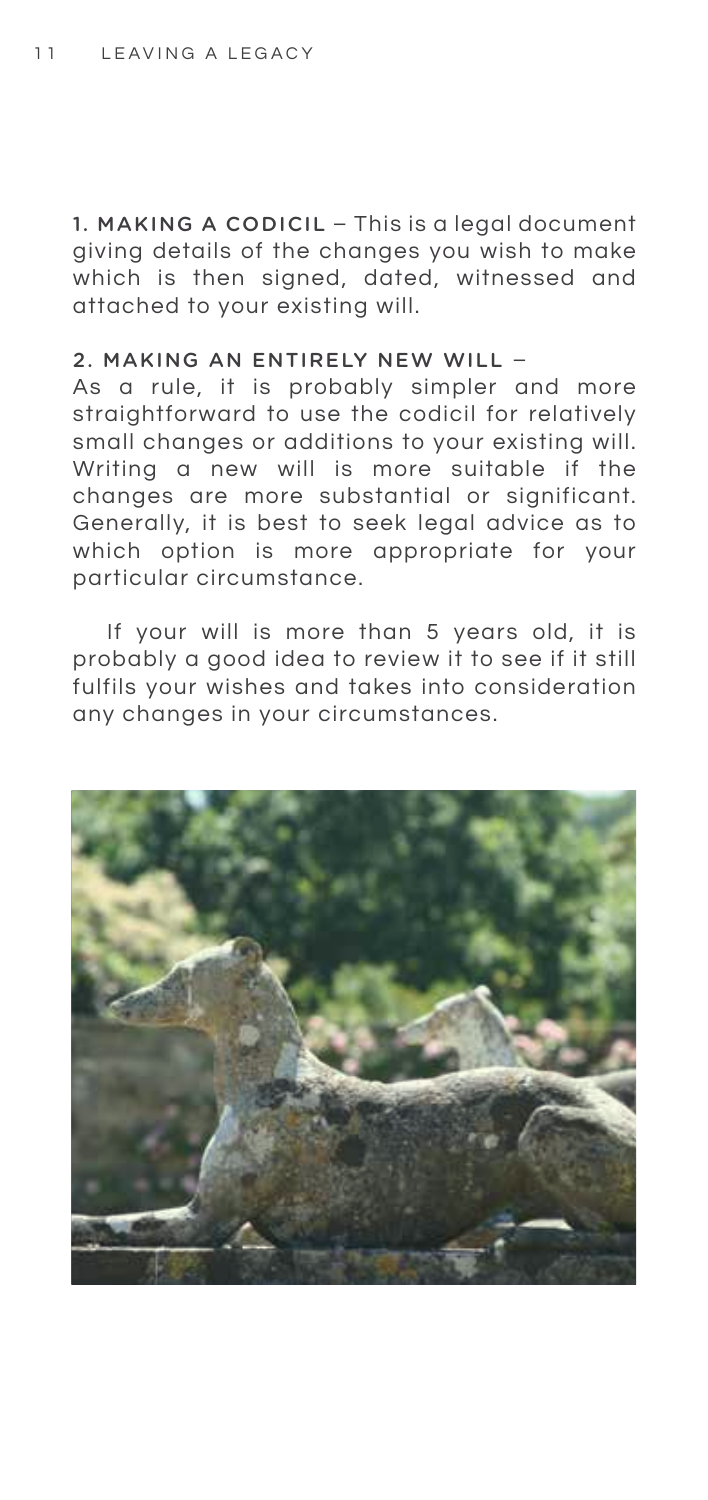#### IF I WANT TO LEAVE A LEGACY

what type of gifts can I leave?

There are three main types of gift:

1. A share of what's left of your estate once all other gifts and expenses have been deducted – this is called a residual gift

2. A specific fixed amount of money – this is called a pecuniary gift

3. A particular item, such as an asset or money – this is called a specific gift

The most valuable gift is the residual gift, but any gift in your will, however large or small, will be most appreciated by the beneficiary.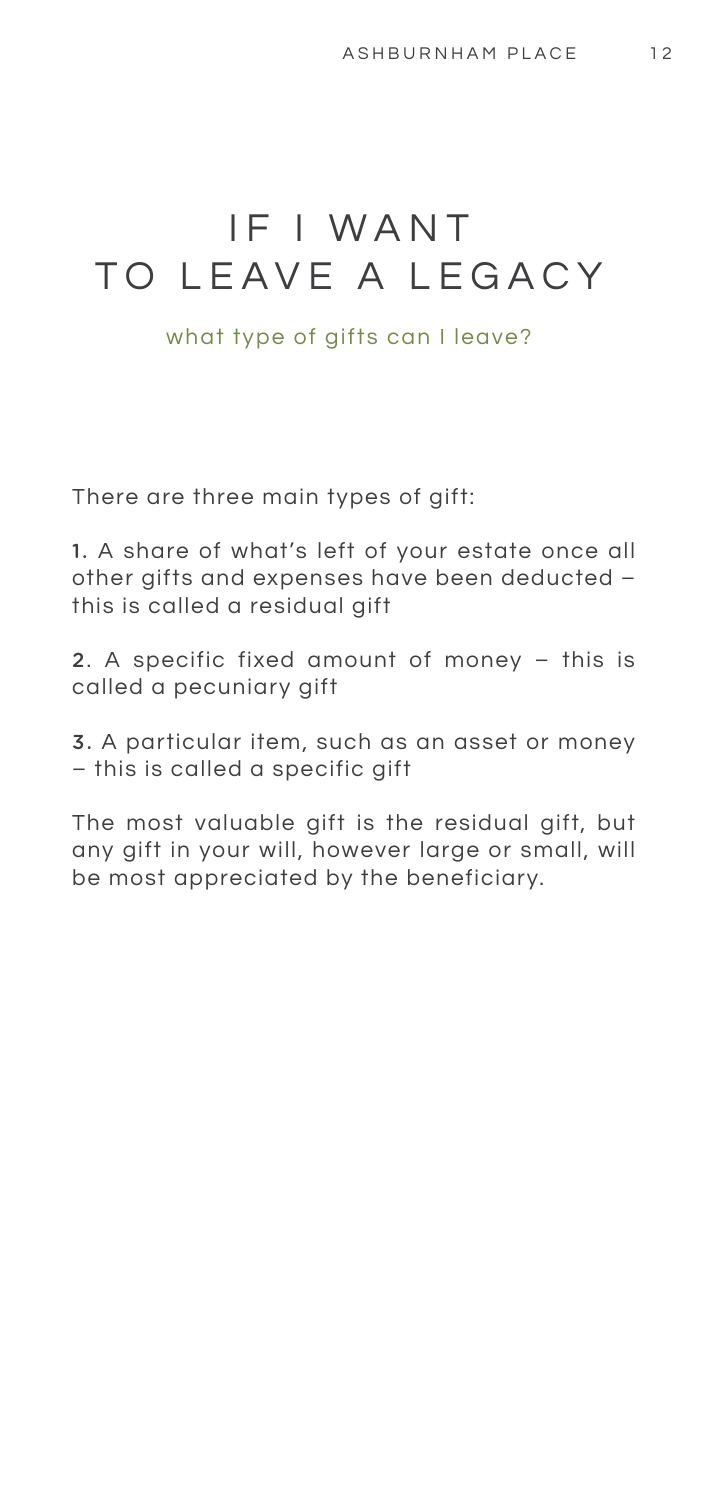### WHAT SHOULD I DO NOW?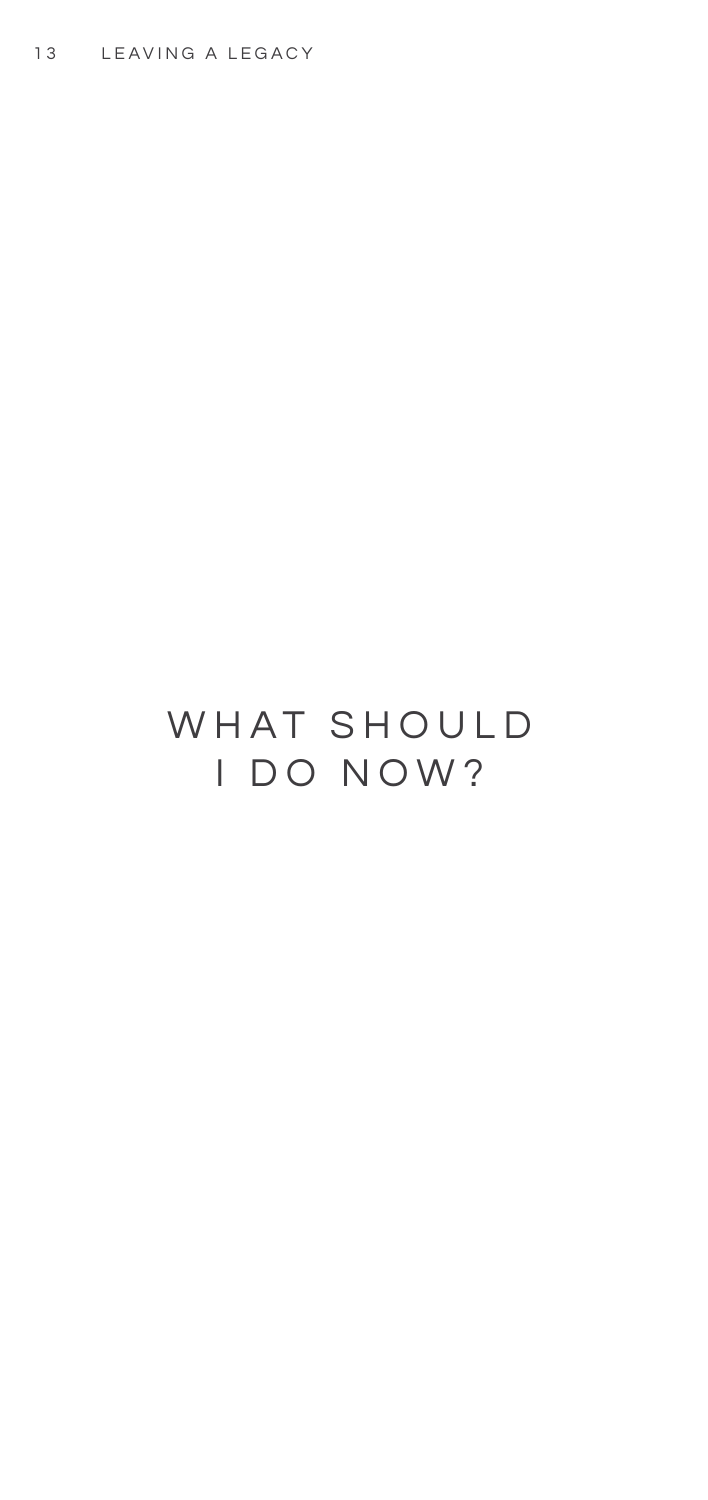Thank you for taking the time to read this leaflet. If something you have read strikes a chord in your heart – do pray about it and explore whether God is speaking to you about leaving a legacy to Ashburnham Christian Trust. If after praying you feel that this is right, talk to a solicitor about making a will or changing your existing will to include a legacy to ACT.

 If you have already included a legacy to Ashburnham Christian Trust in your will – thank you. In any event, we are grateful to you for your continuing support for the work of ACT and pray that God will continue to bless you in the days and years to come.

 If you would like to discuss this first with our General Directors, Paul and Andy, they would be happy to talk to you in confidence and help you with the next step.

Contact us for further information:

Phone: 01424 894201 Email: legacy@ashburnham.org.uk Website: www.ashburnham.org.uk

Paul Wenham & Andy Proudfoot Ashburnham Place, Battle, East Sussex TN33 9NF